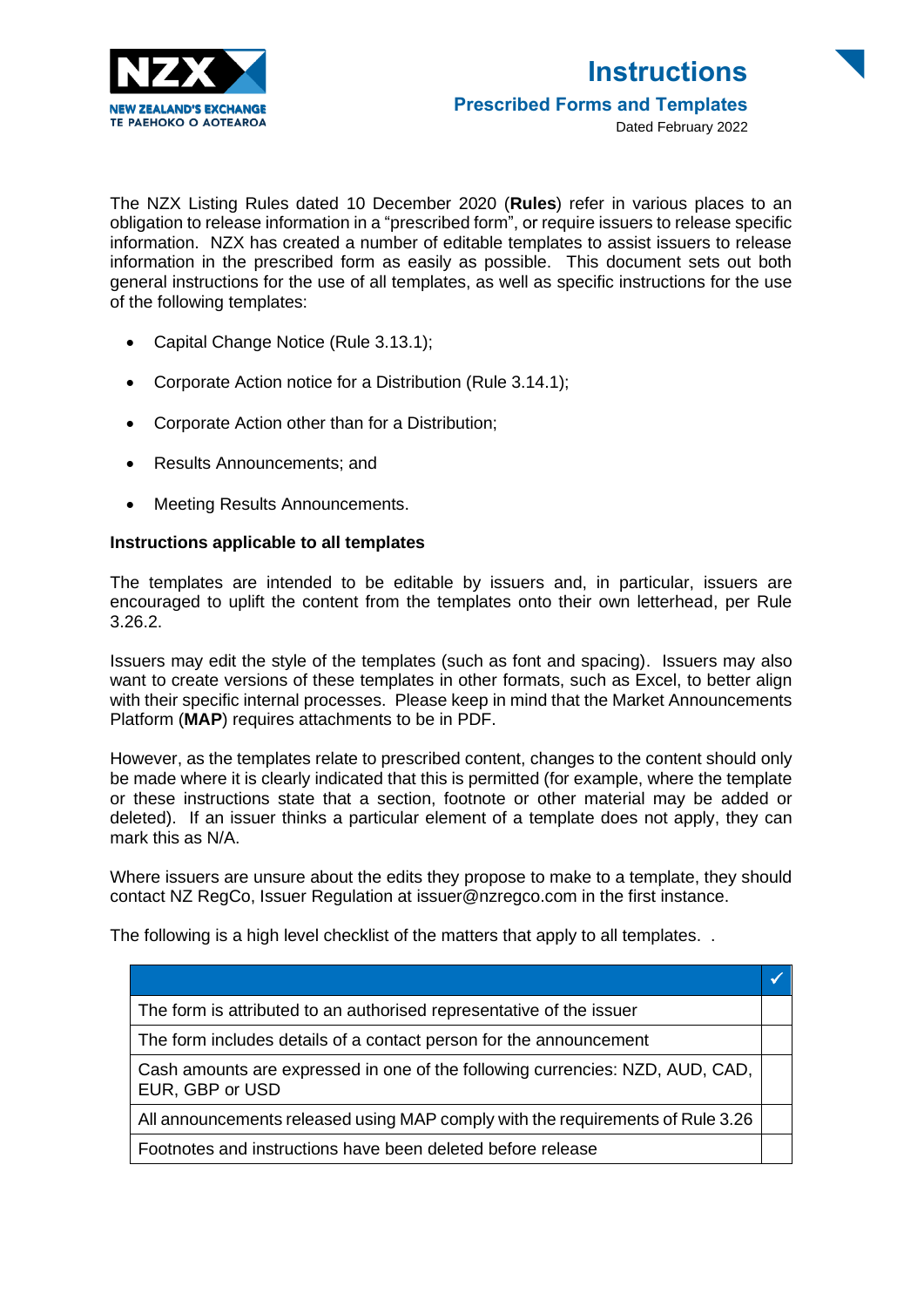# **Instructions specific to the Capital Change Notice**

This form is required by Rule 3.13.1, and all sections are compulsory. It must be completed by an Issuer and released through MAP no later than one business day after:

- An issue of Quoted Financial Products (which includes issue on Conversion) or issue of Financial Products Convertible into Quoted Equity Securities or Options to acquire Quoted Equity Securities; or
- A redemption or acquisition of Quoted Financial Products.

If an Issuer of Fund Securities is a Continuous Issuer, the Issuer may instead use this form to announce issues, acquisitions or redemptions of Fund Securities on a consistent monthly basis (for example, by announcing the issues on the first Business Day, or second Friday, of each month) as per Rule 3.13.2.

## **Corporate Action notice (other than for a distribution)**

This form must be used by an Issuer to notify the market of a corporate action other than a distribution (for example: a Rights issue, bonus issue, or a Share Purchase Plan).

Sections 1 and 7 of this form must be completed along with whichever one of sections 2 to 6 is relevant to the proposed corporate action. Issuers may delete the sections that are not applicable.

This form must be submitted to NZX for release through MAP:

- In compliance with Rule 4.17.6 or 4.17.7, at least five Business Days prior to the Ex Date for a rights issue; or
- In compliance with Rule 4.17.8 for a Share Purchase Plan, one Business Day after the Record Date; and
- In compliance with Rule 3.14.1, at least five Business Days before the Record Date for another type of corporate action.

For a Rights issue (whether or not Renounceable), this form should be released through MAP with the relevant notice required by clause 19 of Schedule One of the Financial Markets Conduct Act 2013.

## **Distribution Notice**

This form must be completed by an Issuer to notify the market of a distribution on Quoted Financial Products. Sections 1 to 3 and 5 are compulsory. Section 4 may be deleted if it is not applicable. Issuers should pay careful attention to the footnotes on this particular form.

Debt issuers should note that this form is not required in the circumstances described in Rule 3.14.3 (routine interest payments and the redemption of Debt Securities on the scheduled maturity date).

This form must be submitted to NZX for release through MAP at least 5 Business Days before the Record Date for the distribution, in accordance with Rule 3.14.1(a).